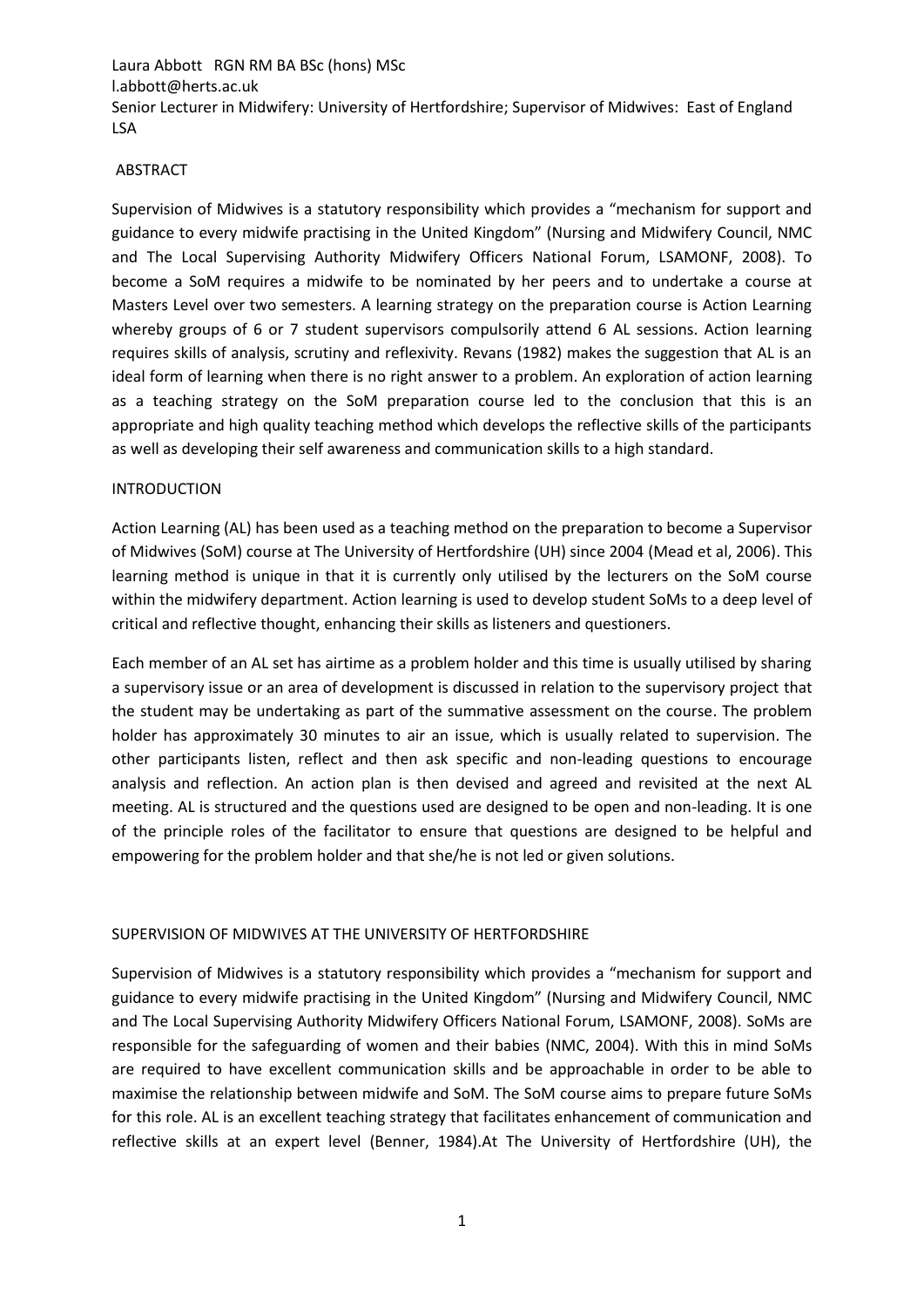preparation programme for midwives' to become Supervisors of Midwives (SoMs) involves a variety of teaching, learning and assessment strategies. One of these methods is through action learning.

At The University of Hertfordshire, the SoM preparation course is at masters' level and runs over two semesters. Student SoMs are required to attend twenty one study days, six of which are designated as Action Learning days. Action learning has been defined by an abundance of theorists ( Revans, 1982; McNulty, 1979; Pedlar, 1991). However, Fry et al (2000) sum up action learning succinctly by defining it as a "relationship between reflection and action..Put simply it is about solving problems and getting things done". When applying this definition to the SoM preparation course and Supervision in general, this seems to be the most appropriate way to describe the process.

# THE ROLE OF THE SET ADVISOR

Each AL set has a designated facilitator who is a lecturer in midwifery and either a SoM her/his self or is an experienced facilitator. The role of the facilitator is to help set up the group, provide guidance and to role model such techniques such as intuitive questioning and active listening. The key learning that goes on within an AL set is multifaceted. Whether a participant is an active listener, presenter, questioner or reflector, learning should be continual. With any adult education, the importance of safety within the group is paramount therefore ground rules such as confidentiality, respect for each other and a non judgemental attitude are often pre requisites when the group is being set up in the first few sessions.

The set advisor/ facilitator appears to have more input at the beginning of the group being set up and has a unique role in that she does not bring a problem (Mead et al, 2006). The facilitator needs to have the skills to ensure that the participants do not deviate from the action learning process. With this in mind, the facilitator should be experienced in leading reflection and group work and should have an understanding of how groups function within teaching and learning. The participants learn to ask poignant, deep questions and this is enhanced as the group strengthens and goes into deeper levels of learning. Tiberius (1998) suggests that the facilitator should find ways of rewarding students for participating within a group. For example this could be a reflection at the end of each action learning session focussing upon the achievements of the group collectively. With AL each participant has an opportunity to be a problem holder where she is allocated 30 – 40 minutes of time to air the problem. It has been the experience within the SoM course that the air time is used to explore a problem related to supervision or the supervision project which is part of the course summative assignment (Mead et al, 2007). The participants are guided onto what sort of questions should be asked. The questioning approaches are very important in order to support the problem holder and written examples of the types of questions that are most helpful are made available to all participants especially in the early days of the group.

The set advisors' specific role has been explored by AL theorists (theorists (Revans, 1982; McNulty, 1979; Pedlar, 1991). Yorks et al (2008) looked in depth at the role of the facilitator and suggest that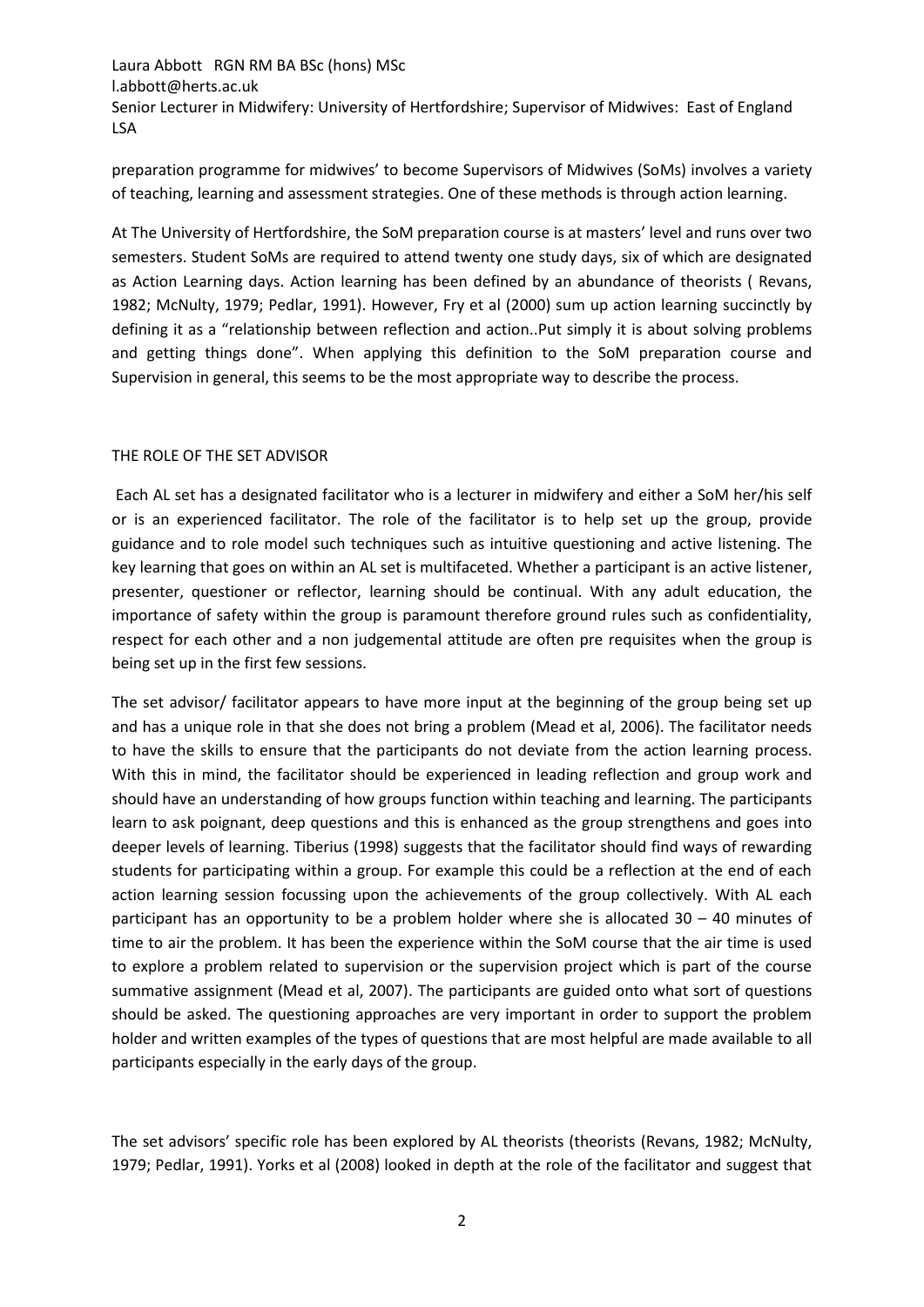the key function is to assist participants in developing fresh insight into the challenges countenanced in their work. With the supervision of midwives, professional challenges are faced on a regular basis and need to be dealt with calmly, professionally and with a mature non-judgemental attitude. Therefore AL learning provides a safe environment to hone the skills necessary to be an excellent SoM. With a good set advisor, AL works in the best way for all partakers, re-enforcing the importance of having a highly skilled facilitator. As the weeks move on, the facilitator's role takes more of a backseat as the AL set become experts themselves, often reminding each other to remain focused and challenging inappropriate questioning techniques.

## REFLECTIVE PRACTICE

Student SoMs are already experienced and skilled professional midwives' who would have been used to either facilitating or taking part in structured reflection. Reflective practice, especially when contextualised within statutory supervision has been shown to strengthen professional and lifelong learning (Ralston, 2005). Reflection encourages the development of self awareness (Reid, 1993) and therefore is an essential professional skill that is developed by midwives in order to enhance their clinical practice. By using action learning as an essential component to prepare midwives to be SoMs helps to build on reflective skills and augment communication expertise. This is particularly useful because a key role of supervision is about supporting the midwife to be autonomous and reflective rather than providing answers and advice, therefore encouraging the midwife to seek out the answers herself. The evidence has suggested that SoMs who facilitate reflective sessions for midwives help develop practitioners who are more responsible for their own professional development which is positive for midwives and women alike (Yearley,2003).The journey through Action learning can be such an asset as the skill of thoughtful questioning is a key focus of an action learning set. When a SoM is faced with a challenging situation, she needs to be able to elicit information from the midwife seeking support or guidance. Therefore, the value of AL is completely transferable when the student SoM is fully engaged in the process and learns how to question insightfully. Bell et al (2007) describe the problem solving skills developed by an action learning set and talk specifically of members "listening rather than talking" and "generating a number of solutions to different problems". When applied to the supervision of midwives the skills learnt though action learning can mean that the student SoM can develop and hone skills essential in order to be an effective SoM.

### DISCUSSION

Exploring the literature has found that there is not a great deal written as criticisms of AL. One criticism which has been discussed is the theory –practice gap (Smith, 1988) where the flexibility that AL offers has been described as potentially detrimental to learning. This is due to the lack of theoretical components because AL is more about self awareness development. It could also be argued that certain learning styles may not suit the AL process. A reflector or a theorist (Honey and Mumford, 1986) may find the AL style of learning more challenging than an activist or a pragmatist.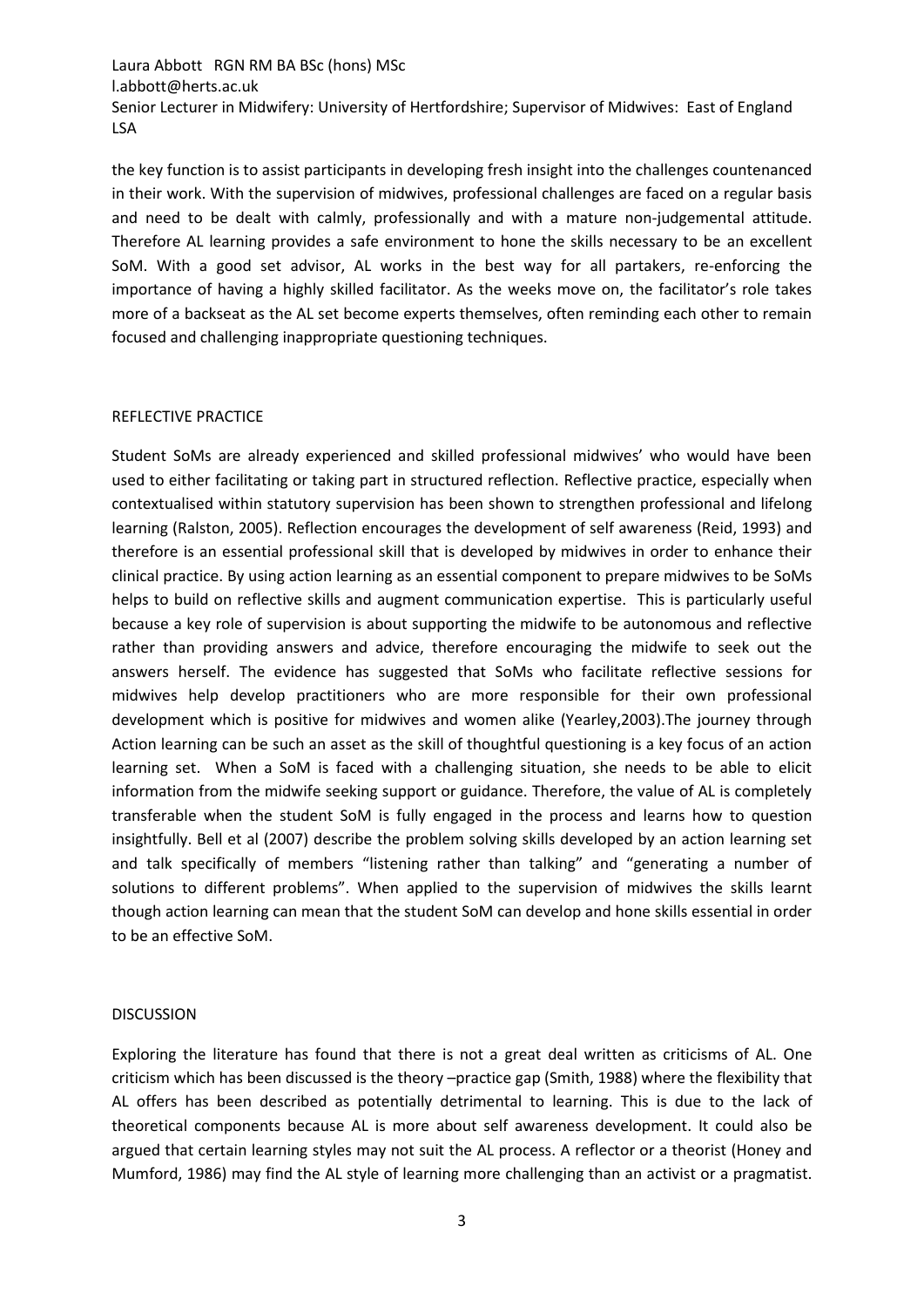Nevertheless, as each group member has her airtime and each group member has time for reflection and question asking, the more passive group members may develop skills as activists and the more participatory members may hone their listening and reflecting skills. Tiberius (1998) suggests that within groups, breaking the silence as early as possible within the discussion may reduce individual anxieties about speaking within this kind of setting. In AL, the ice is broken very early on with each group member introducing themselves and sharing information about themselves.The success of the AL set is reliant upon its participants therefore needs universal commitment. If one or two members are not committed to the process of AL, the group may not be as successful. Also, if there are personality clashes, this may cause a problem. At UH, it is ensured that midwives' are from different workplaces in each AL set to avoid cliques forming or the resistance to share potentially sensitive work related issues. This seems to work well as each student SoM is meeting new student SoMs and forming links and networking, another benefit to supervision in the longterm.

The principle underlying action learning is described by Kolb (1984), who states that by having an experience, reflecting upon it, thinking about how to improve upon it leads onto lessons being brought into "action". This deep thinking reflective process has been formalised into action learning whereby professionals are formed into small groups of approximately 6 and skills of analysis, scrutiny and reflexivity are honed at a deep level. Revans (1982) makes the suggestion that AL is an ideal form of learning when there is no right answer to a problem. In a sense AL is a process where unpicking a problem creates more questions and issues and therefore sometimes more problems. However, with this process, learning can take place on a deep and lifelong level making it ideally suited to andragogy.

Kolb (1984) illustrates the adult learning process by describing it as experiential learning, ingrained in a reflective cycle which is an ongoing and spiralling process. This approach is widely used in the midwifery department on the undergraduate and postgraduate courses where the learning process builds on prior knowledge and understanding. With student SoMs, action learning enables skills to be practised and learnt in a meaningful way. By encouraging students to formulate their own learning helps enable them to apply their learning to the real world. This is particularly important when it comes to supervision as so much of it is practical problem solving and involves real world thinking. Other educational theorists take on a similar view to Kolb (1984). Knowles (1990), for example, suggests that the teaching and learning process within andragogy is a mutual responsibility with the learner being an active participant. Fry et al (2000) suggest that learners need to be encouraged to connect with their learning to enable internal restructuring. Action learning therefore symbolises what adult learning espouses. Using a group method where participants learn through reflection, listening and self awareness (Fry et al, 2000) members can learn experientially through both action and understanding.

Mead et al (2006) looked specifically at the use of action learning for the preparation of SoMs at UH and found that AL was a new approach for learners and set advisors alike. The perception of learners was that the process of AL was a valuable tool for supervision. The enthusiasm of the set advisors was seen as an essential component and it was identified that further research and skill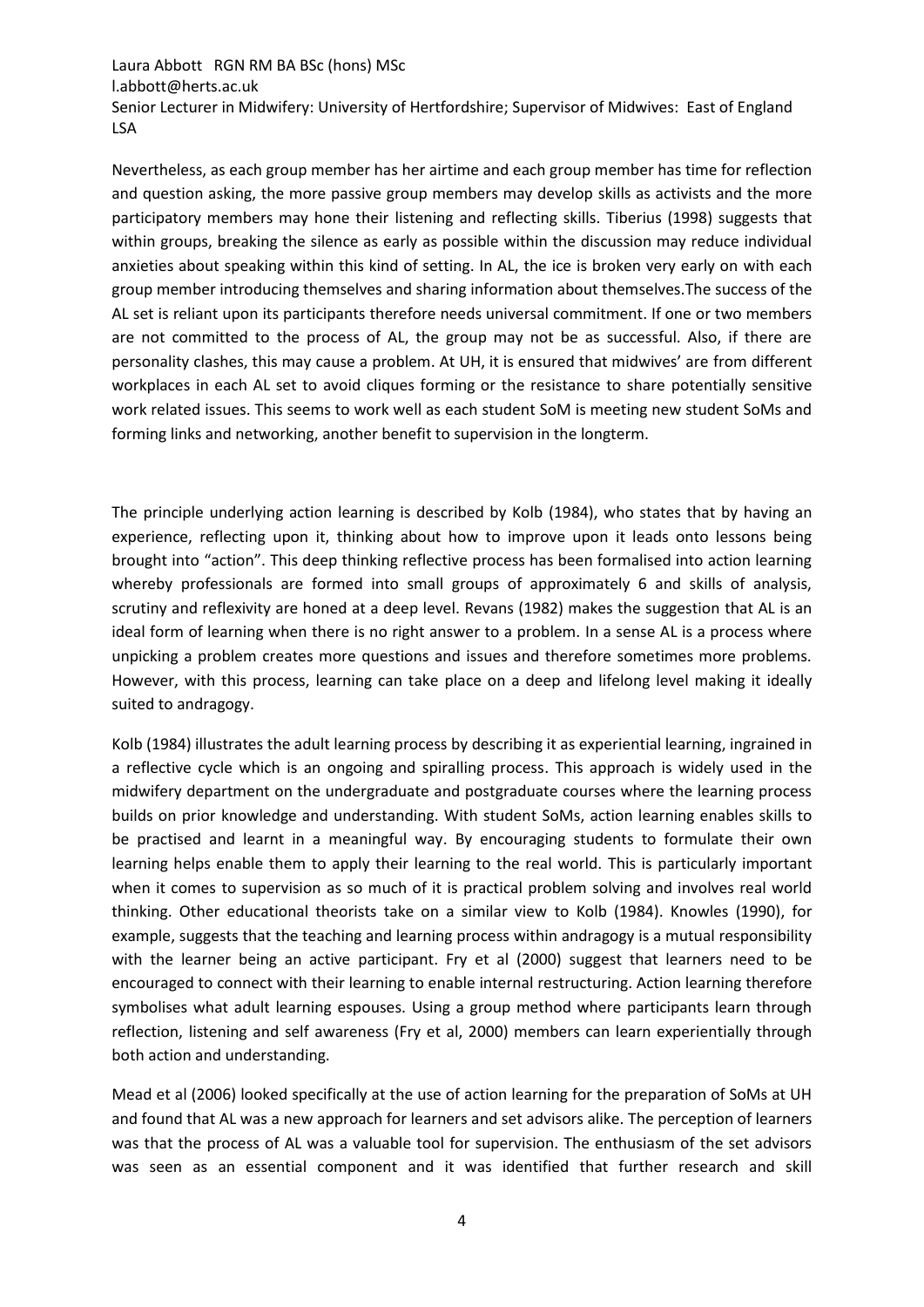development of the set advisors could be recommended. On this echelon it appears that the set advisor's skills as a catalyst, although officially a facilitative role, should be honed to an expert level (Benner, 1984). It could be argued that more training as a facilitator should be a requirement before becoming a set advisor. It is the experience of the author that time and effort is being spent in development of AL set advisors at UH. This is taking place in the form of a lecturer and SoM being supported in the role by an experienced facilitator. Thus inviting her to learn more about the theory behind AL as well as being supported in her professional development as a set advisor. The particular developmental experience for a new set advisor has so far focused upon the setting up of an AL group and developing ground rules as well as concluding an AL set at the end of six sessions. It was found that when an AL group was set up and working well, the facilitative role required less of an active function. Hence the importance of the new potential set advisor being present at the start and finish of a group as learning from the new facilitator's perspective was less beneficial with the group working well. The downside of the preparation process is the time and therefore financial commitment of University of Hertfordshire; however, it has been felt a beneficial investment educationally and personally.

Using Action Learning as a teaching and learning vehicle for student SoMs has been evaluated as useful and positive (Mead et al, 2006). However, as this remains a fairly new method of learning within the supervisors' course it could be recommended that further research into the usefulness of AL could be done at UH. A valuable study would be exploring whether the specific components of AL have been transferable to midwives' roles as SoMs. For example: the specific questioning techniques could be evaluated to see whether useful phrases and questions are still being used by qualified SoMs. Assessment of the participants within an AL set is difficult as this type of learning cannot be measured in a structured way. Therefore students are assessed by their commitment and attendance rather than in a summative way. Students that miss a number of AL sessions cannot pass the SoM course and have to start again with a new cohort. It could be argued that application does not have to be demonstrated in a summative way. For example, psychological educational theorists contend that learning can be measured when a behavioural change is permanent and internalised in attitudinal and emotional ways (Burns, 2002). Whereas Pogson and Tennant (1995) take the humanistic stance to learning and suggest that it is the whole educational experience that motivates the adult learner. However, with AL being such an essential component of the SoM preparation course, engagement with the AL process is vital. As adult learners, the student SoMs have a responsibility and commitment to pass the course. As midwives, the student SoM also has the motivation and drive that fuels the commitment to the AL process.

### **CONCLUSION**

To conclude, AL is a teaching and learning strategy which has been part of the SoM preparation course since 2004. Although group work and reflection are used as learning methods within the UH midwifery department, the SoM course is unique in that it engages with the AL process. One study has evaluated AL at UH and found that it is a useful and acceptable to student SoMs but more development of set advisors was required (Mead et al, 2006). At present set advisors are being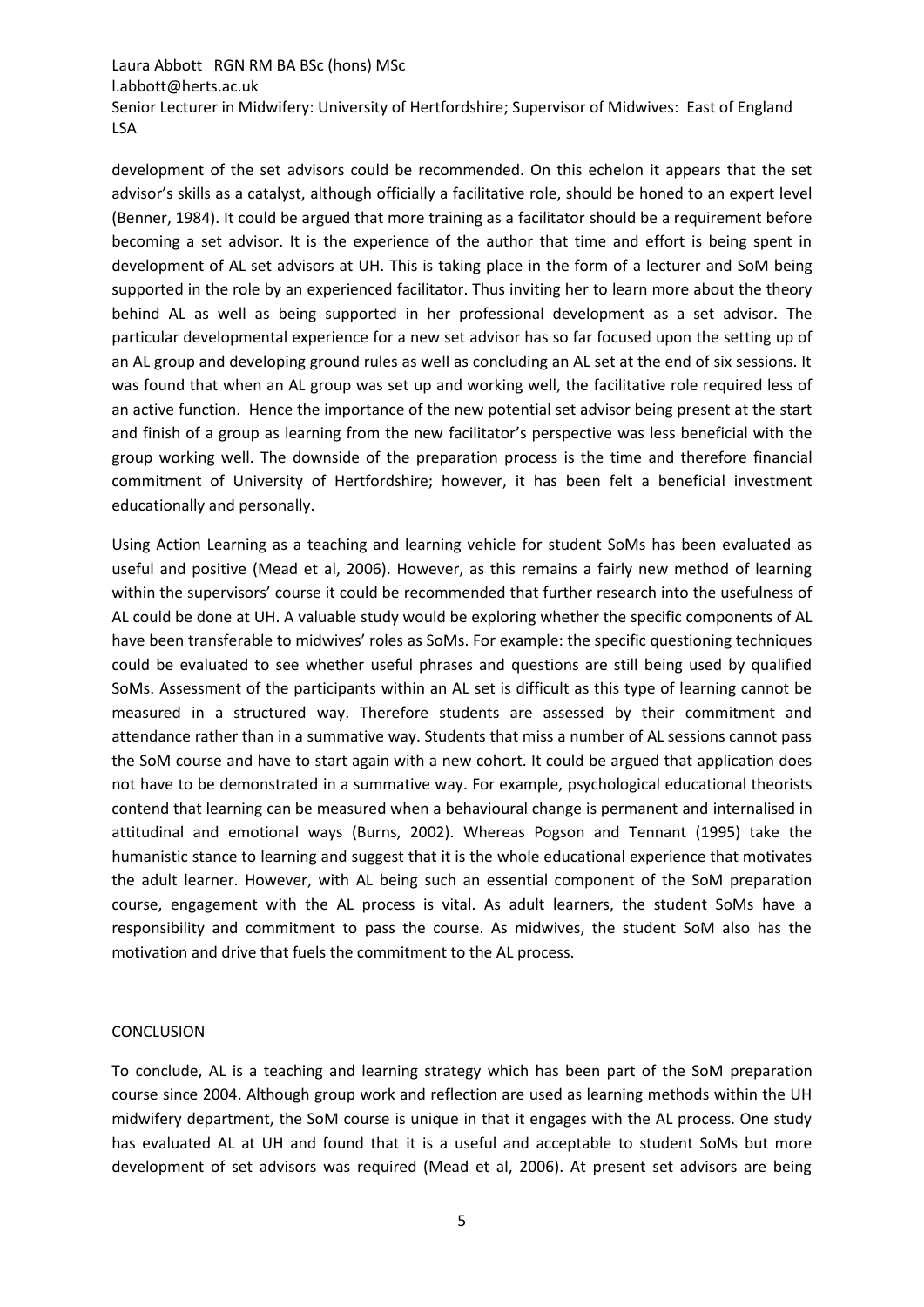carefully developed at UH to undertake the facilitative role. This is felt to be of benefit professionally and educationally. More studies into action learning for student Supervisors of Midwives as a process is a recommendation. A qualitative study into the experiences of midwives partaking in action learning is a consideration for the future.

KEY WORDS:

Action Learning, Supervisors of Midwives, Supervision, Reflection.

Word Count: 2902 excluding references

References

Benner, P. (1984) *From Novice to Expert; Excellence and Power in Clinical Nursing Practice*: Prentice hall health.

Burns, R. (2002) *The Adult Learner at Work: A Comprehensive Guide to the Context, Psychology and Methods of Learning for the Workplace* (2nd ed.). Allen & Unwin, Sydney.

Fry H; Ketteridge S and Marshall S (2000) *A handbook for teaching and Learning in Higher Education.*  Kogan Page.

Honey, P. and Mumford, A. (1986). *A Manual of Learning Styles,* Peter Honey, Maidenhead

Knowles, M. (1990) The Adult Learner: A Neglected Species 4<sup>th</sup> Edition, London Guy Publishing Co.

LSA Midwifery Officers National Forum and NMC (2008). *Modern supervision in Action.*

McGill, I. and Beatty, L. (1995) *Action learning: A practitioner's guide* (2nd ed.). London: Kogan Page.

McLaughlin, H. and Thorp, R. (1993) Action learning: A paradigm in emergence. *British Journal of Management* 4 (1), 1003.

Mead, M; Yearley, C; Lawrence, A and Rogers, C. (2006) Action Learning – a Learning and Teaching Method in the preparation Programme for Supervisors of Midwives. *Action Learning: Research and Practise.* Vol 3, No 2 (pp175 – 186).

Mumford, A. (1991) Learning in action. *Personnel Management*, 34-37.